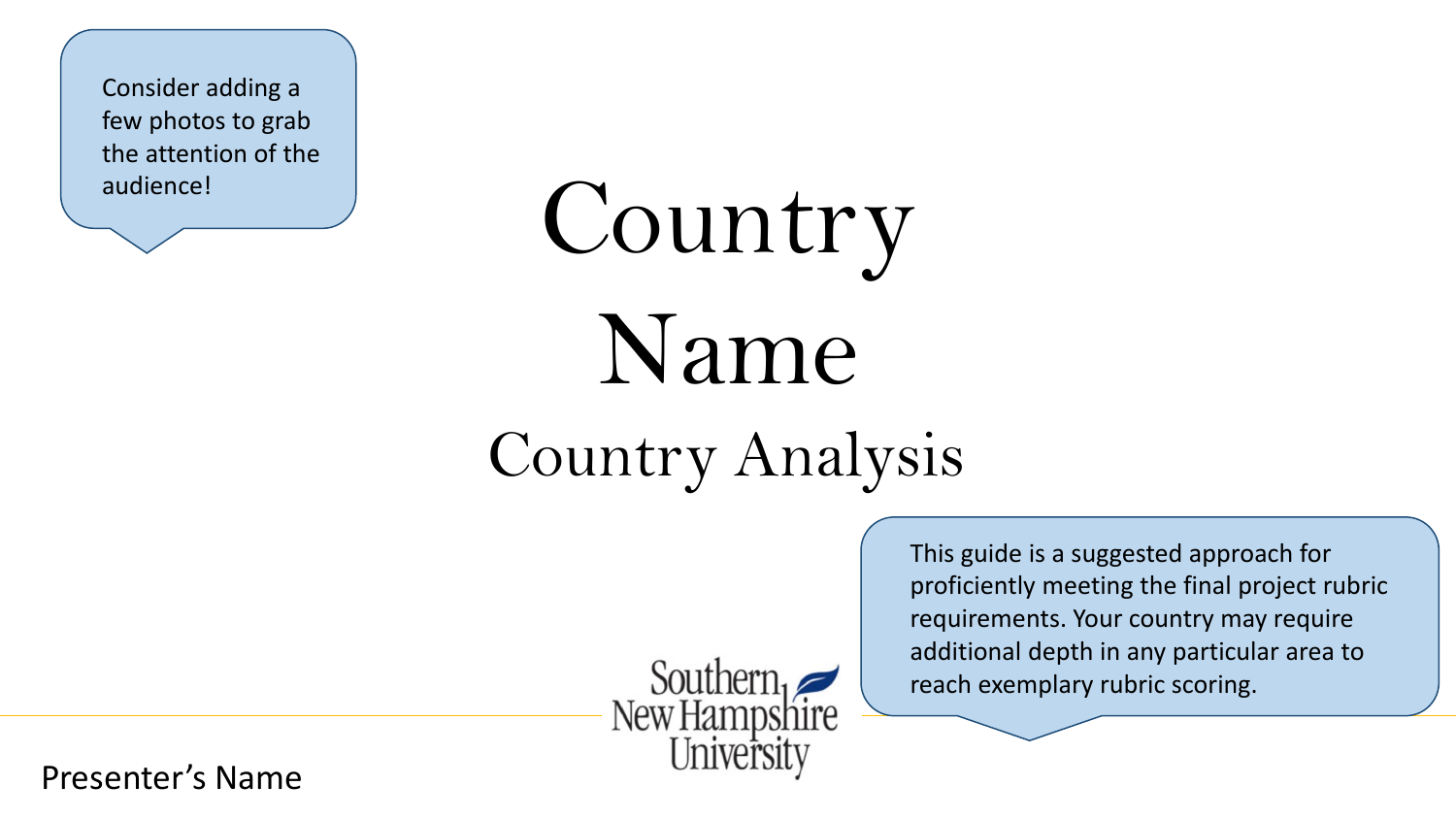### Introduction: Country Name

From Module One Discussion (Included in Checkpoint One)

### **Rationale**

Share the reasoning you have for choosing this country and provide examples to emphasize

**Location and Geography** (Author(s), Year)

Use [The World Factbook](https://www.cia.gov/library/publications/the-world-factbook/) and [World Atlas](http://www.worldatlas.com/) to identify geographic characteristics for this section.

- *Regional Location*
- *Water access*
- *Bordering countries*
- *Natural Hazards or Climate*

Include a map(s) to illustrate the location and terrain



(National Geographic, 2015)

Remember: Always include an APA 6 'in-text' resource citation for each idea, fact or graphic. The format is: (Author Last Name(s), Year Published).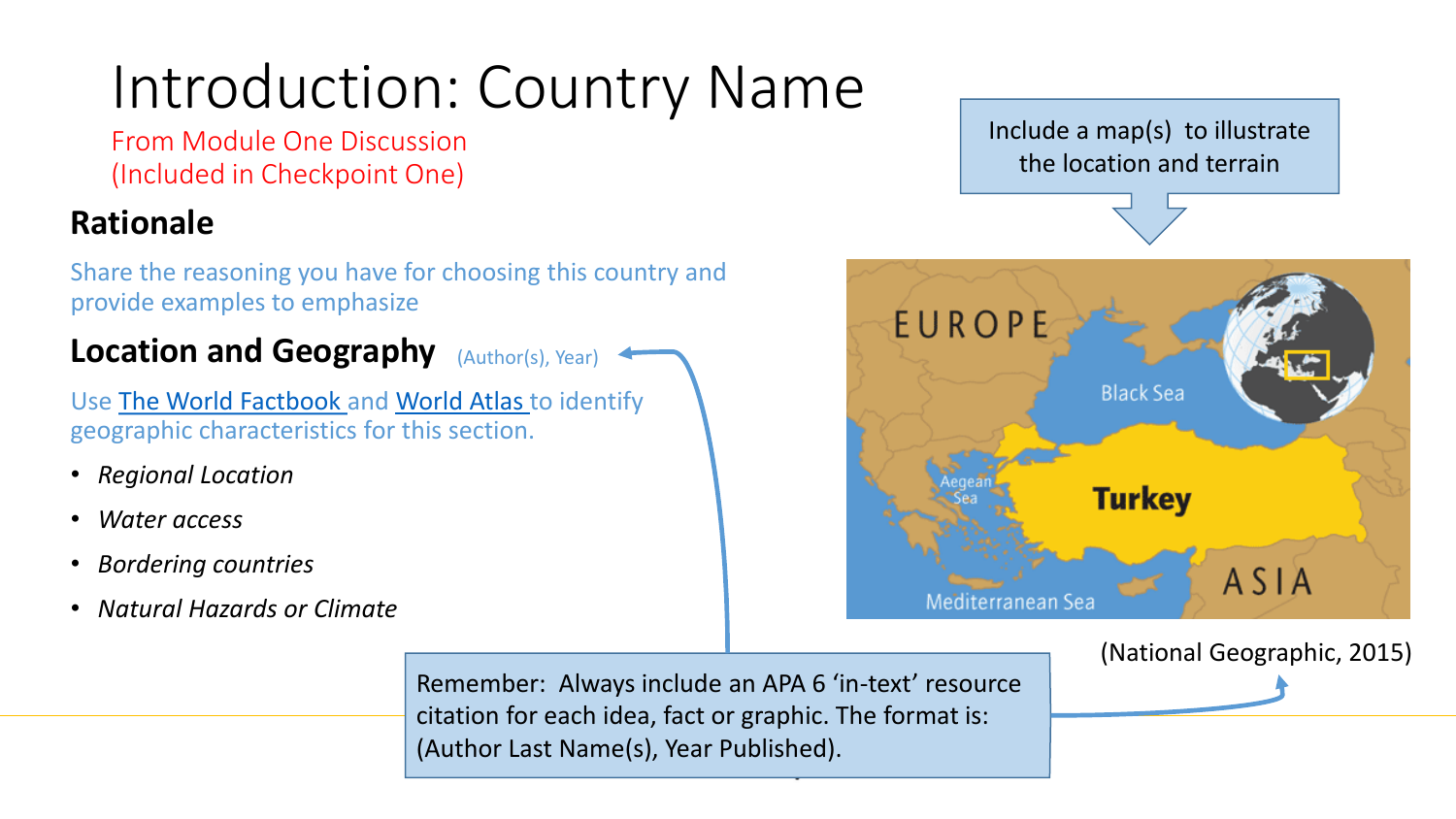# Sociocultural Environment

From Module One Discussion (Included in Checkpoint One)

**Country Composition**  (Author(s), Year) *Citation for each resource used*

Use [The World Factbook t](https://www.cia.gov/library/publications/the-world-factbook/)o identify elements of country composition.

- *Literacy Rate*
- *Rate of Urbanization*
- *Heavily Populated Cities*
- *Major Religions*
- *Educational Data*
- *Age Structure*





### **AGE STRUCTURE**

 $\blacksquare$  0-14  $\blacksquare$  15-24  $\blacksquare$  25-54  $\blacksquare$  55-64  $\blacksquare$  65+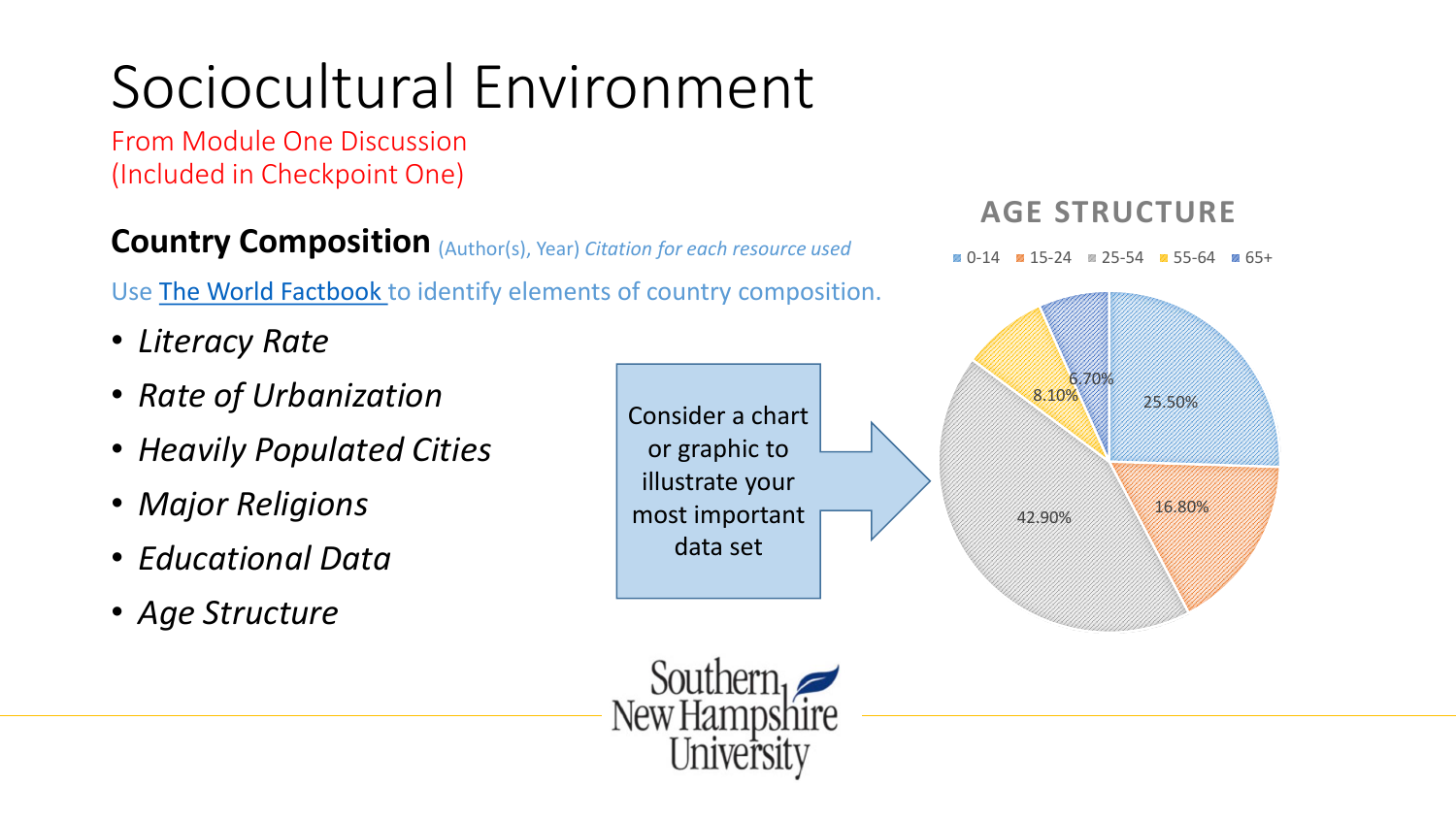# Sociocultural Environment

From Module Two Discussion (Included in Checkpoint One)



### **Values and Communication**  (Author(s), Year) *Citation for each resource used*

- Use [The Hofstede's Centre](https://www.hofstede-insights.com/product/compare-countries/) or [The Seven Dimensions of Culture t](http://www.mindtools.com/pages/article/seven-dimensions.htm)o identify elements of culture relevant to the chosen foreign country compared to the United States
- Use [The World Factbook](https://www.cia.gov/library/publications/the-world-factbook/) to identify specific languages spoken in the country
- Use Commisceo [Global Culture Guides](http://www.commisceo-global.com/country-guides) to assess non-verbal communication

**Business Etiquette** (Author(s), *Year) Citation for each resource used*

Use Commisceo [Global Culture Guides](http://www.commisceo-global.com/country-guides) to identify **Five** rules of business etiquette. Consider greetings, gift giving, punctuality, business attire, meeting details.

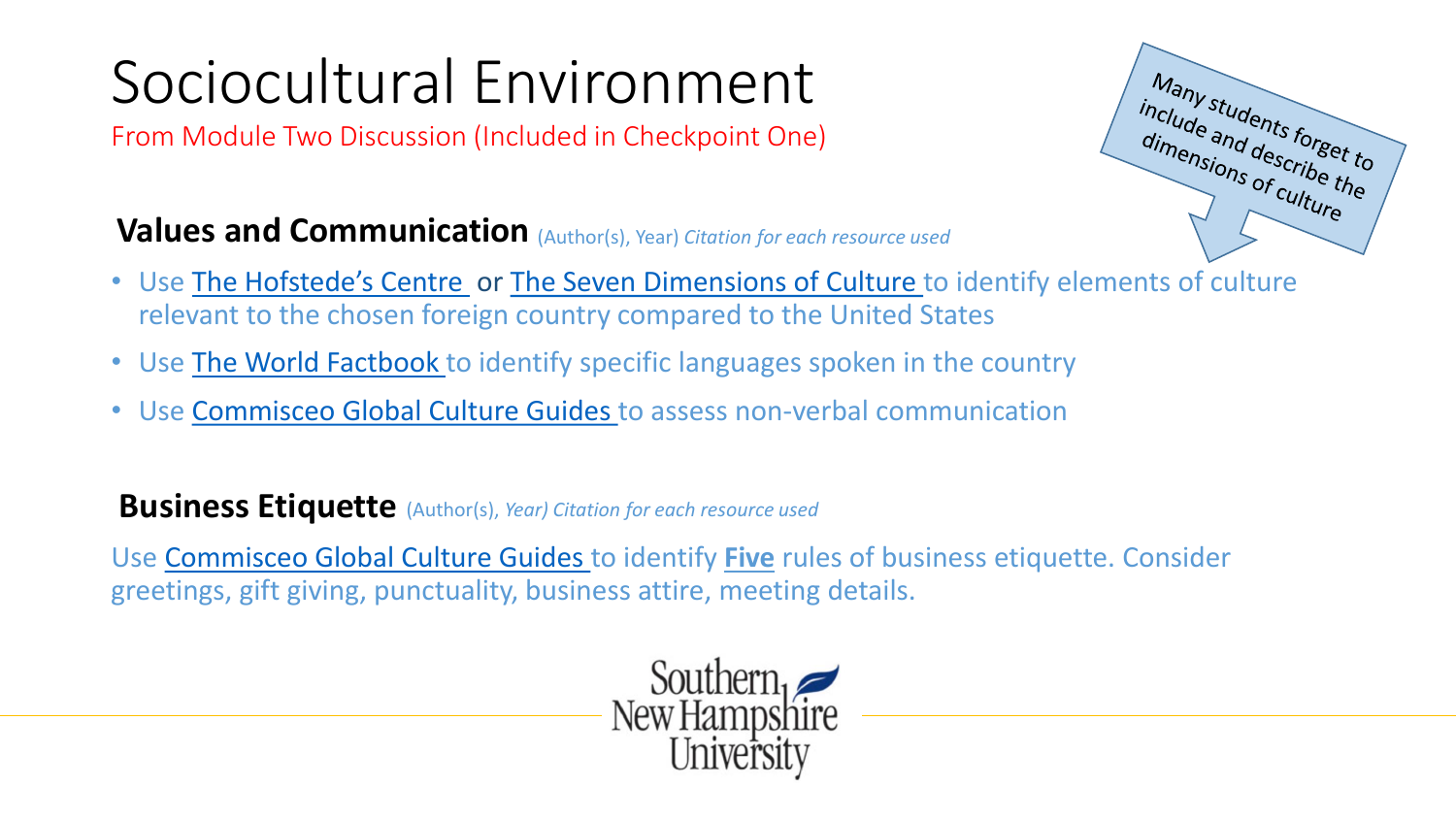# Sociocultural Environment: Observation Deck

Based on Discussions from Module One & Two (Included in Checkpoint One)

Based on the previous sociocultural research, what observations can you make regarding business? Consider the following:

- *Marketing*
- *Employment and Labor Force*
- *Product Demand*
- *Managerial Approach*
- *Rules to Business Etiquette*

Explain your research. What are the most relevant opportunities and risks a US executive should consider before deciding if or how their firm is going to do business in your foreign country? Why are these factors important?

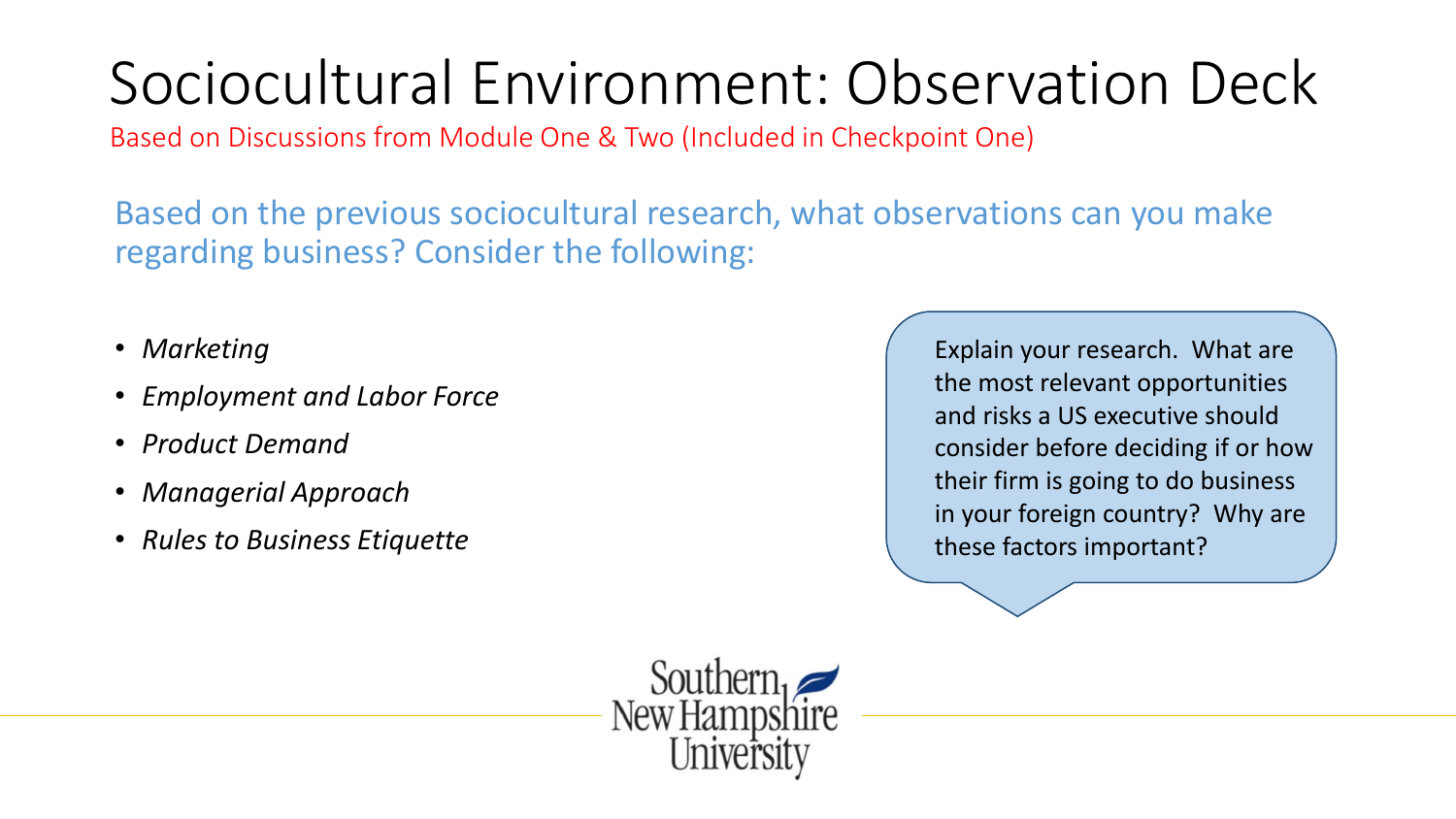# Political - Legal Environment

From Module Three Discussion (Included in Checkpoint One)

**Government and Ideologies** (Author(s), Year*) Citation for each resource used*

Use [The World Factbook](https://www.cia.gov/library/publications/the-world-factbook/) and [current news reports](http://www.ucdenver.edu/academics/InternationalPrograms/CIBER/GlobalResources/Pages/BusinessNewsbyCountry.aspx) to identify the political situation in the country chosen. Identify the following elements:

- *Government Type*
- *Political Leaders and their ideologies*
- *Political Pressure Groups*
- *Recent Changes in Governing Rule*

Are your slides becoming cluttered? PowerPoint allows for additional detail and explanation to be recorded in the Speaker's Notes Section of each slide. [Learn more about using them here!](https://support.office.com/en-us/article/Add-speaker-notes-to-your-slides-26985155-35f5-45ba-812b-e1bd3c48928e?ui=en-US&rs=en-US&ad=US)

#### **Corruption** (Author(s), Year) *Citation for each resource used*

Use [Transparency International](http://www.transparency.org/research/) and other resources to identify 3 measures of corruption and explain their impact. Consider the following elements:

- *Corruption Perception Index*
- *Enforcement*
- *Bribery measures*

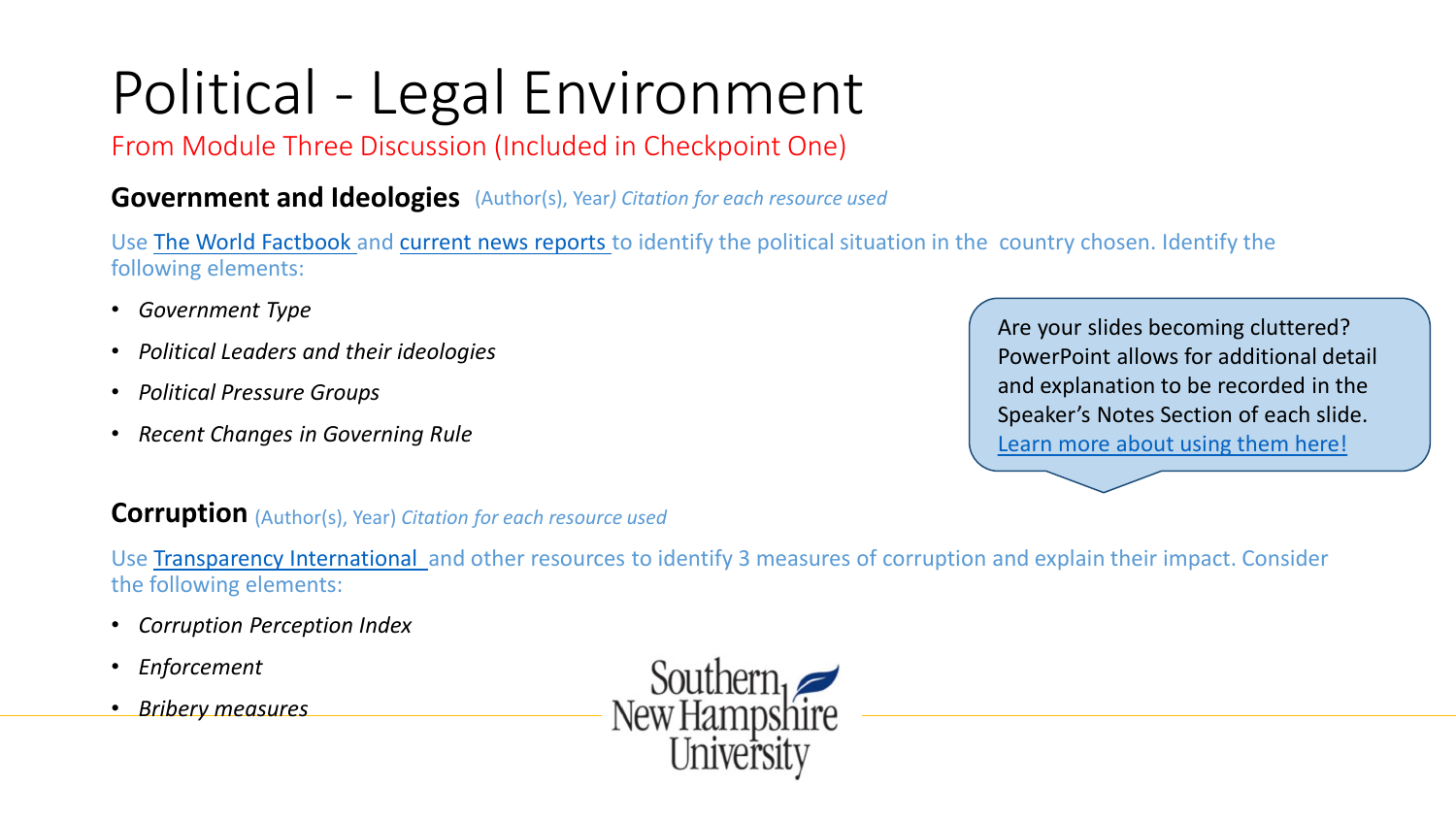### Political - Legal Environment

From the Module Four Discussion (Included in Checkpoint Two)

### **Trade Regulations and Legal Considerations** (Author(s), Year) Citation f*or each resource used*

Identify **FOUR** measures of government influences on trade and employment

- Use [Wage Indicator t](http://www.wageindicator.org/main/labour-laws/labour-law-around-the-world)o identify various employment laws in the country. These might include minimum wages, medical leave, holidays, discrimination laws, etc. You made need to use the translation service through Google Chrome when accessing various sites.
- Use [Duty Calculator Sales Tax Rat](http://www.dutycalculator.com/sales_tax_rates_by_country/)es to identify sales tax and rates for a country.
- Use [Treasury.gov Sanctions Programs List](http://www.treasury.gov/resource-center/sanctions/Programs/Pages/Programs.aspx) to identify various sanctions influencing business in the country
- Use various government websites to learn more about tariffs, labeling, restricted items, and other barriers to trade. Consider using the [U.S. Trade Representative resource](https://ustr.gov/countries-regions) to identify trade regulations

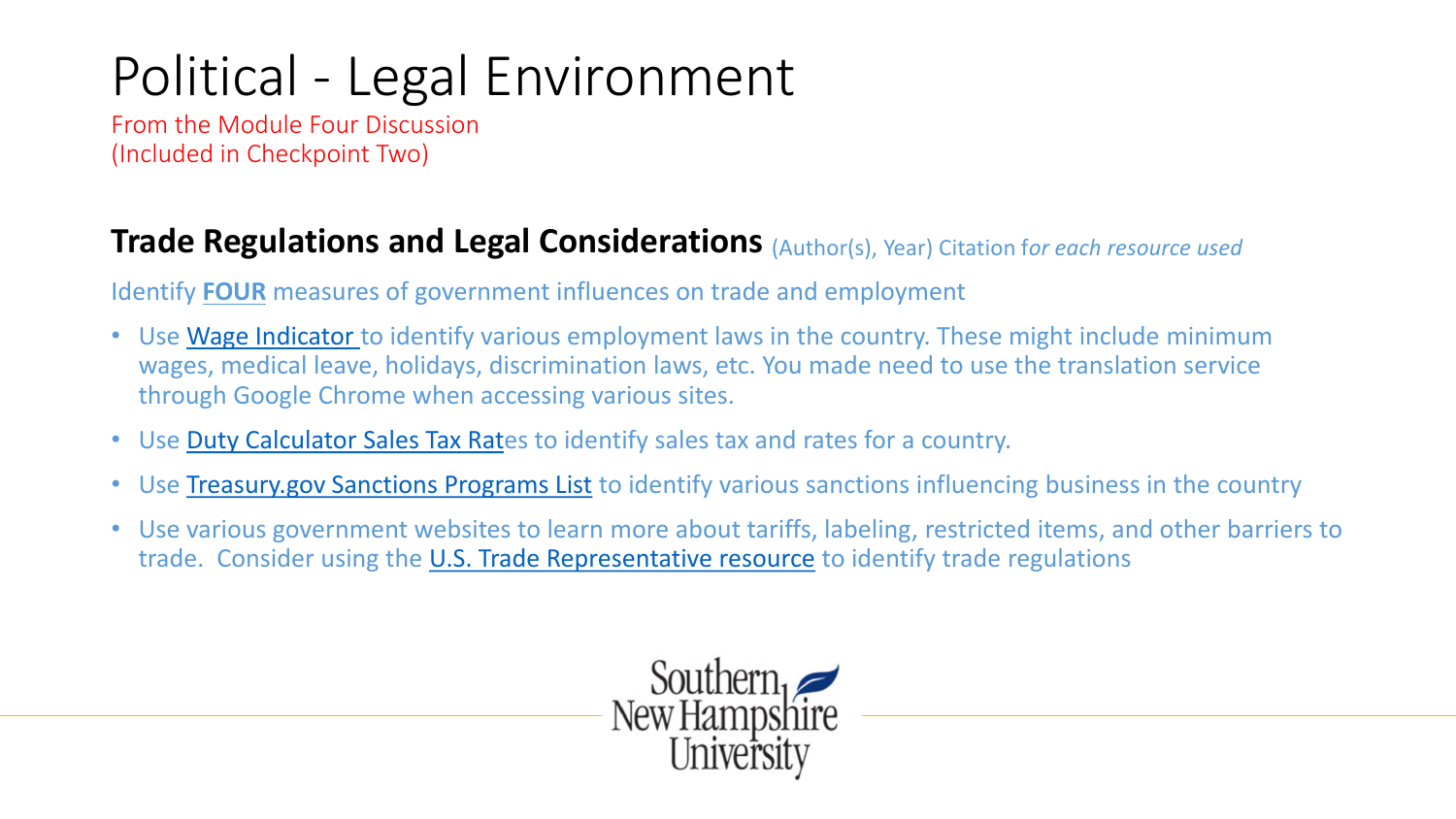### Political - Legal Environment: Observation Deck

Based on Discussions from Module Three & Four (Included in Checkpoint Two)

Based on the previous political –legal environment research, what observations can you make regarding business? Identify political and legal risks and opportunities. Consider the following:

- *Safety Concerns*
- *Additional Costs*
- *Specific Industry Barriers*
- *High Corruption Rates*
- *Risky Political Ideologies In Government*



Explain your research. What are the most relevant opportunities and risks a US executive should consider before deciding if or how their firm is going to do business in your foreign country? Why are these factors important?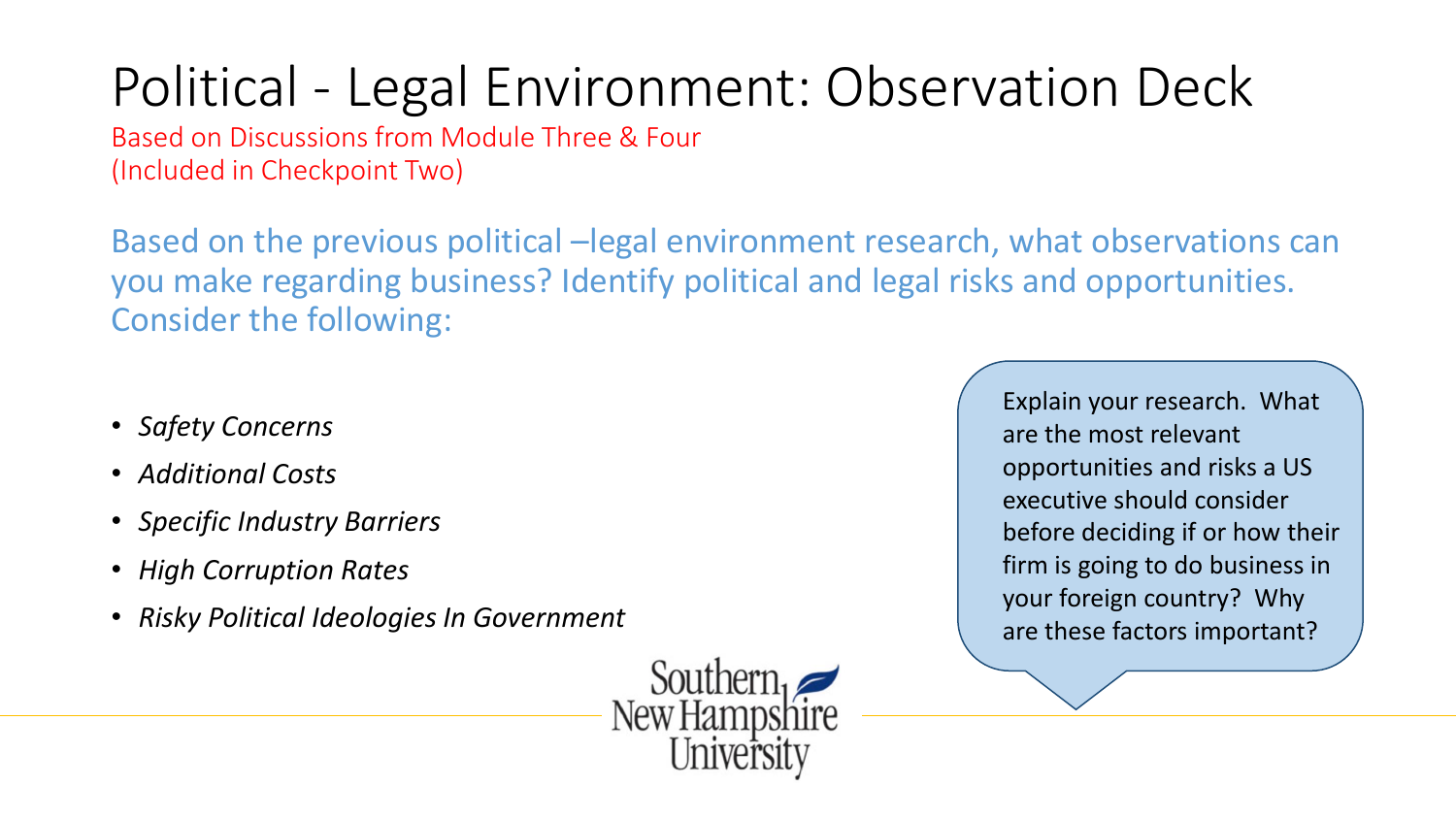### Economic - Infrastructural Environment

**Economic Measures** – From Module Five Discussion

(Included in Checkpoint Two) (Author(s), Year) Citation for each resource used

Use The World Factbook, [World Bank,](http://data.worldbank.org/) [Trading Economics](http://www.tradingeconomics.com/), and **[International Trade Centre](http://www.intracen.org/itc/market-info-tools/statistics-inward-country-industry/)** to find the following economic data:

• *Interest Rates*

- *GDP*
- *Unemployment*
- *Inflation*
- *Income Growth*
- *Exchange Rates*
- *Exchange Rate Regime (pp.336-337 course text)*
- *Labor Force*
- *Major Industries*
- *FDI Rates*

**Trade** – From Module Six Discussion (not included in Checkpoint (Author(s), Year) *Citation for each resource used* **Two, but incorporated into Final Project)** (Author(s), Year) *Citation for each resource used* 

> Use the WTO –[RTA website](https://www.wto.org/english/tratop_e/region_e/rta_participation_map_e.htm) to identify the following elements of trade:

- *Major Trading Partners*
- *Major Imports/Exports*
- *Regional Trade Agreements & Member Countries*

Consider organizing information in chart format. Ensure font size is legible to reader.

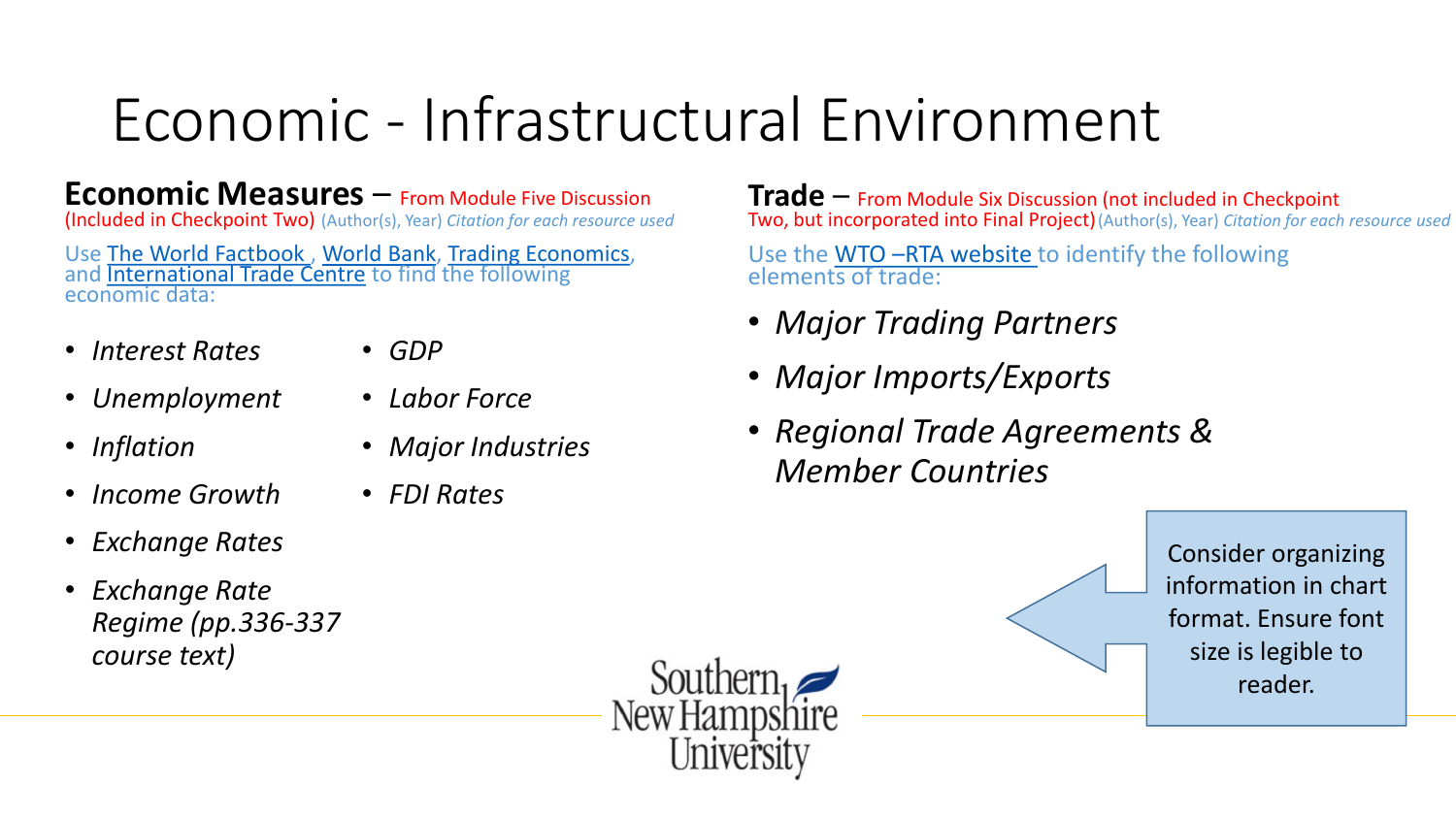# Economic - Infrastructural Environment

From Module Five Discussion (Included in Checkpoint Two)

Use [The World Factbook](https://www.cia.gov/library/publications/the-world-factbook/) and other resources to identify the following: (Author(s), Year) *Citation for each resource used*

- *Major [Airports/](http://www.worldaerodata.com/countries/)[Seaports](http://www.worldportsource.com/countries.php)*
- *Railway Stations (Research Government websites for more detail)*
- *Internet Users*
- *Mobile Providers* Use **[TxtNation](https://clients.txtnation.com/entries/301118-All-Countries-List-Of-Mobile-Operators-By-Country-slow-loading-)** to identify Mobile Operators by country
- *Logistics Performance Index Rating -* Use the World Bank [Logistics Performance Index t](http://lpi.worldbank.org/international/global)o identify the LPI rating



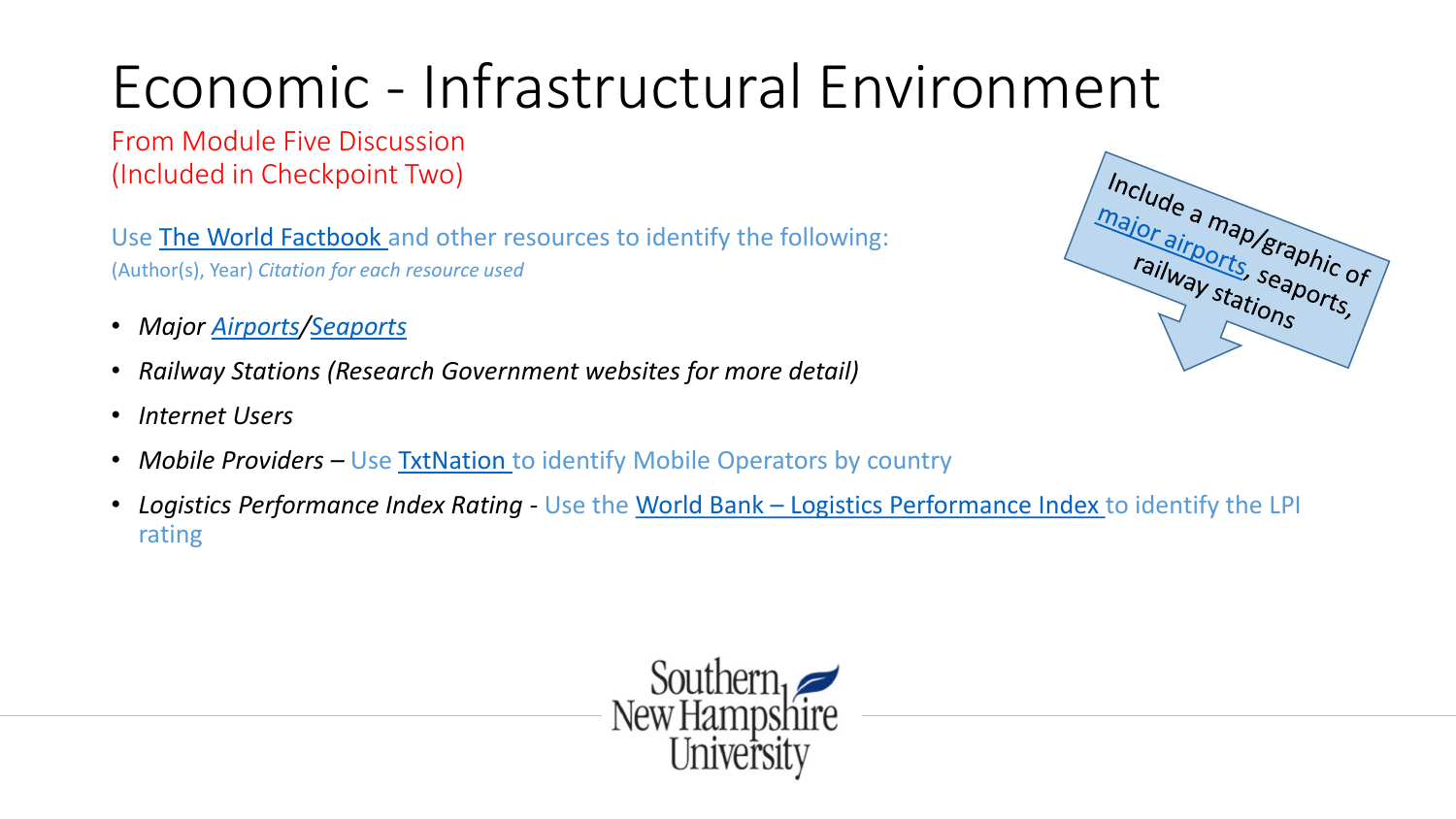### Economic - Infrastructural Environment: Observation Deck

Based on Discussions from Modules Five and Six (Not included in Checkpoint Two, but incorporated into Final Project) Based on the previous Economic and Infrastructural research, what observations can you make regarding business? Consider the following:

- *Ease of Distribution*
- *Economic Growth*
- *Telecommunication Barriers*

Explain your research. What are the most relevant opportunities and risks a US executive should consider before deciding if or how their firm is going to do business in your foreign country? Why are these factors important?

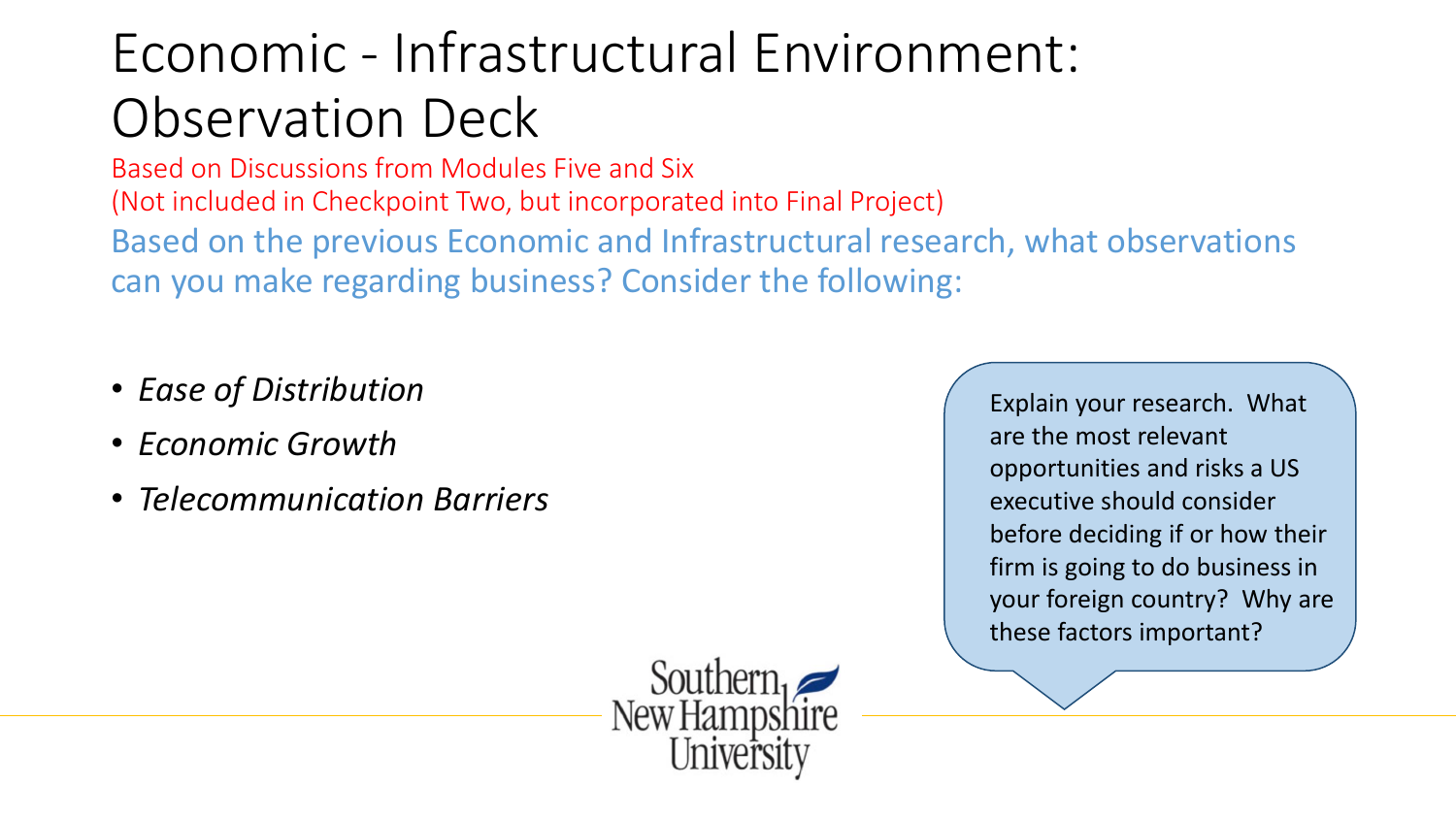### Final Recommendations

#### **Market Entry Strategies** Based on concepts covered in Module Seven (Not included in Checkpoints, but incorporated into the Final Project)

**Make a final recommendation based on the risks and opportunities you identified as to whether a US company should enter the foreign market and to what degree** (indirect and/or direct entry levels and what modes would be suitable at the suggested level)**.** 

Outline market entry mode options for this country. Riskier regions might need a less risky entry mode, while regions full of opportunities and minimal risks, could use a risky approach. Refer to Chapters 14 & 15 of the course text for more information on Modes of Entry. Consider imports/exports, Acquisition, Greenfield Investments, Licensing, Franchising, Turnkey Operations and Joint Ventures.

#### **Cultural Awareness** Based on concepts covered in Module Two (Not included in Checkpoints, but incorporated into the Final Project)

Apply elements of culture identified in this report that should be addressed when entering this country. What considerations should be made for marketing, employment, and business interactions? Refer to Chapter 2 of the course text for more information on Cultural Environments.